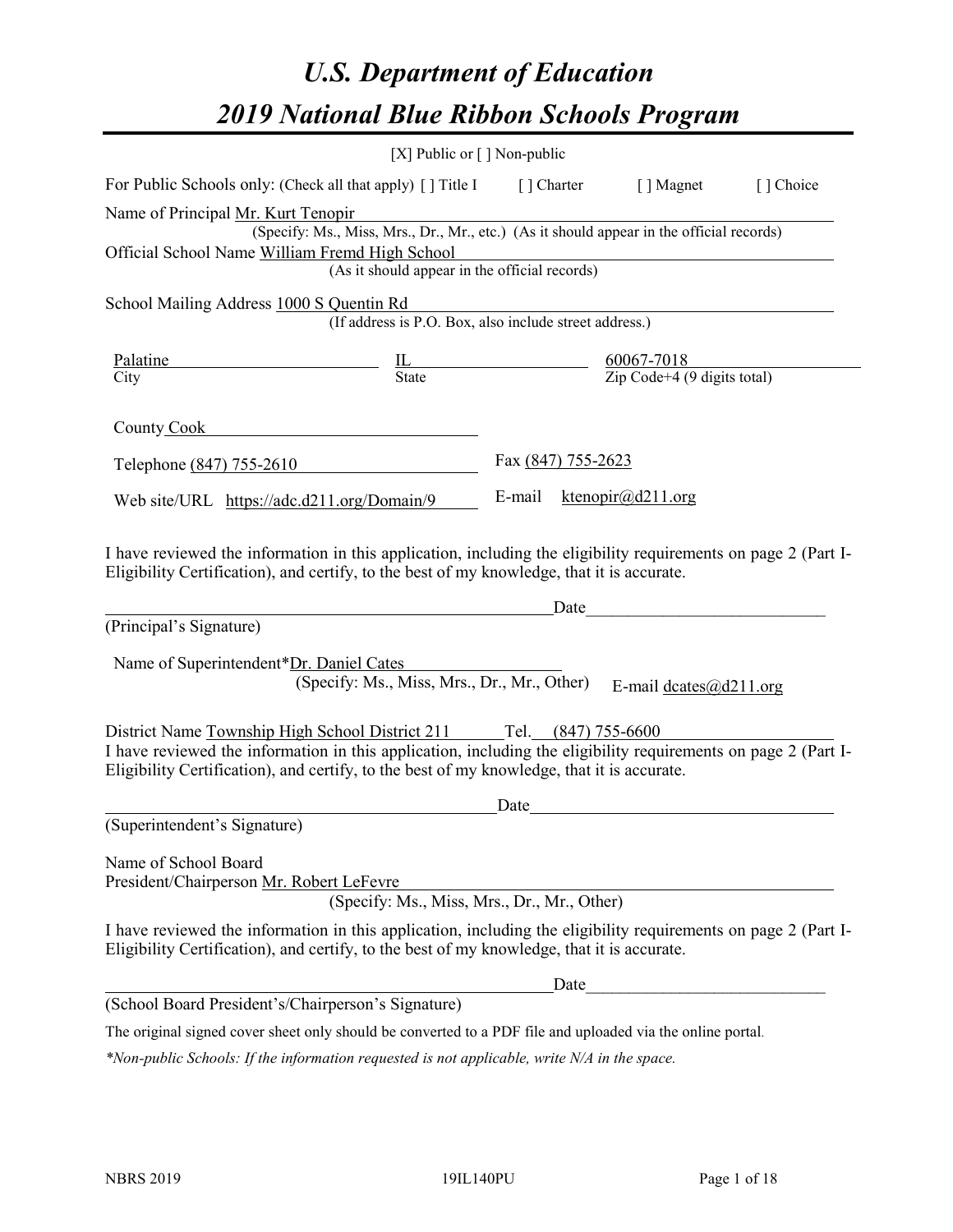The signatures on the first page of this application (cover page) certify that each of the statements below, concerning the school's eligibility and compliance with U.S. Department of Education and National Blue Ribbon Schools requirements, are true and correct.

1. All nominated public schools must meet the state's performance targets in reading (or English language arts) and mathematics and other academic indicators (i.e., attendance rate and graduation rate), for the all students group, including having participation rates of at least 95 percent using the most recent accountability results available for nomination.

2. To meet final eligibility, all nominated public schools must be certified by states prior to September 2019 in order to meet all eligibility requirements. Any status appeals must be resolved at least two weeks before the awards ceremony for the school to receive the award.

3. The school configuration includes one or more of grades K-12. Schools on the same campus with one principal, even a K-12 school, must apply as an entire school.

4. The school has been in existence for five full years, that is, from at least September 2013 and each tested grade must have been part of the school for the past three years.

5. The nominated school has not received the National Blue Ribbon Schools award in the past five years: 2014, 2015, 2016, 2017, or 2018.

6. The nominated school has no history of testing irregularities, nor have charges of irregularities been brought against the school at the time of nomination. If irregularities are later discovered and proven by the state, the U.S. Department of Education reserves the right to disqualify a school's application and/or rescind a school's award.

7. The nominated school has not been identified by the state as "persistently dangerous" within the last two years.

8. The nominated school or district is not refusing Office of Civil Rights (OCR) access to information necessary to investigate a civil rights complaint or to conduct a district-wide compliance review.

9. The OCR has not issued a violation letter of findings to the school district concluding that the nominated school or the district as a whole has violated one or more of the civil rights statutes. A violation letter of findings will not be considered outstanding if OCR has accepted a corrective action plan from the district to remedy the violation.

10. The U.S. Department of Justice does not have a pending suit alleging that the nominated school or the school district, as a whole, has violated one or more of the civil rights statutes or the Constitution's equal protection clause.

11. There are no findings of violations of the Individuals with Disabilities Education Act in a U.S. Department of Education monitoring report that apply to the school or school district in question; or if there are such findings, the state or district has corrected, or agreed to correct, the findings.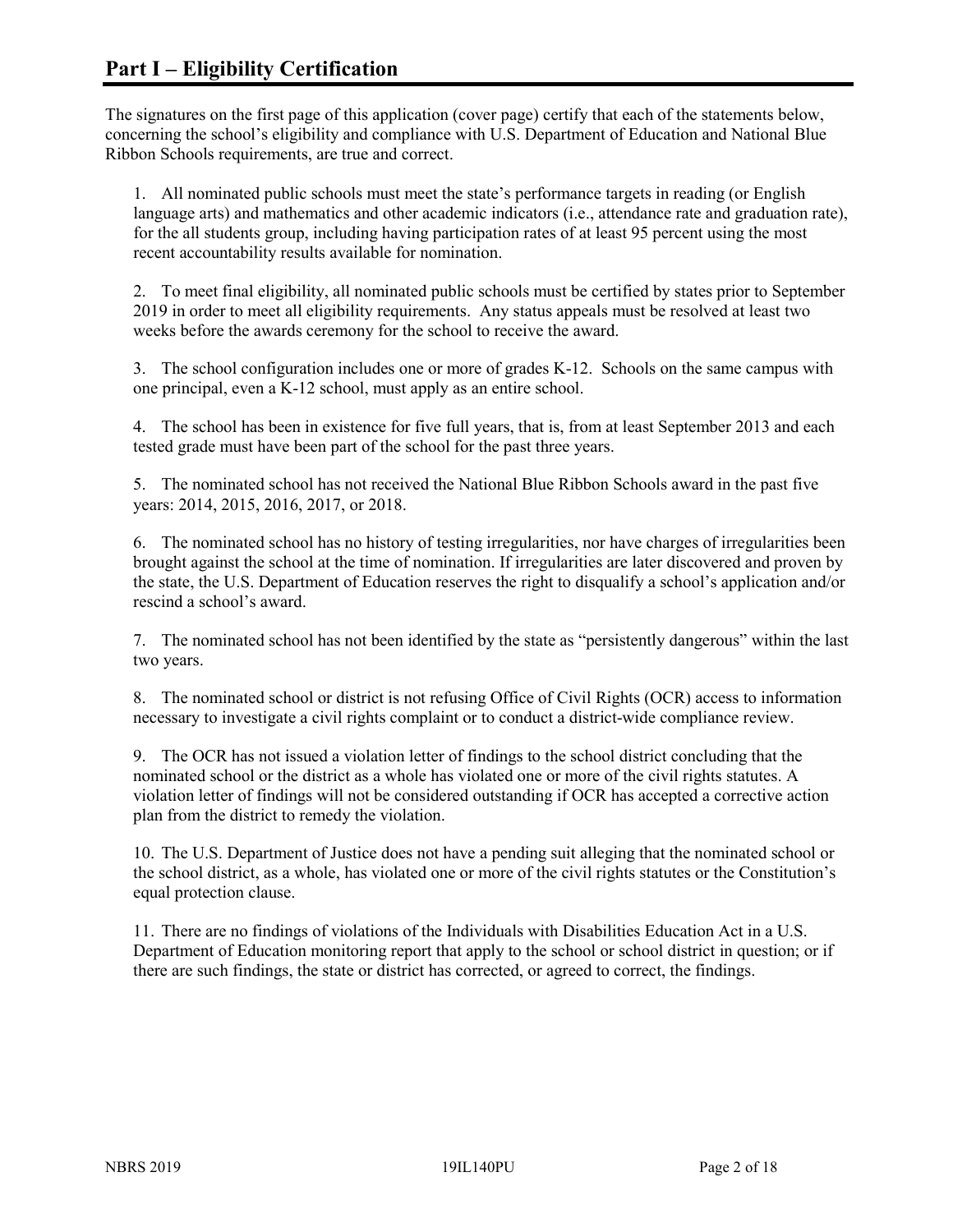#### **Data should be provided for the most recent school year (2018-2019) unless otherwise stated.**

#### **DISTRICT**

1. Number of schools in the district  $0$  Elementary schools (includes K-8) (per district designation): 0 Middle/Junior high schools 5 High schools 0 K-12 schools

5 TOTAL

**SCHOOL** (To be completed by all schools)

2. Category that best describes the area where the school is located:

[ ] Urban or large central city [X] Suburban [] Rural or small city/town

3. Number of students as of October 1, 2018 enrolled at each grade level or its equivalent in applying school:

| Grade                           | # of         | # of Females     | <b>Grade Total</b> |
|---------------------------------|--------------|------------------|--------------------|
|                                 | <b>Males</b> |                  |                    |
| PreK                            | 0            | $\theta$         | 0                  |
| K                               | 0            | $\theta$         | 0                  |
| 1                               | 0            | $\theta$         | 0                  |
| $\mathbf{2}$                    | 0            | 0                | 0                  |
| 3                               | 0            | $\theta$         | 0                  |
| 4                               | 0            | $\theta$         | 0                  |
| 5                               | 0            | $\theta$         | 0                  |
| 6                               | 0            | 0                | 0                  |
| 7                               | 0            | $\theta$         | 0                  |
| 8                               | 0            | $\boldsymbol{0}$ | 0                  |
| 9                               | 322          | 350              | 672                |
| 10                              | 307          | 296              | 603                |
| 11                              | 344          | 324              | 668                |
| 12 or higher                    | 311          | 327              | 638                |
| <b>Total</b><br><b>Students</b> | 1284         | 1297             | 2581               |

\*Schools that house PreK programs should count preschool students **only** if the school administration is responsible for the program.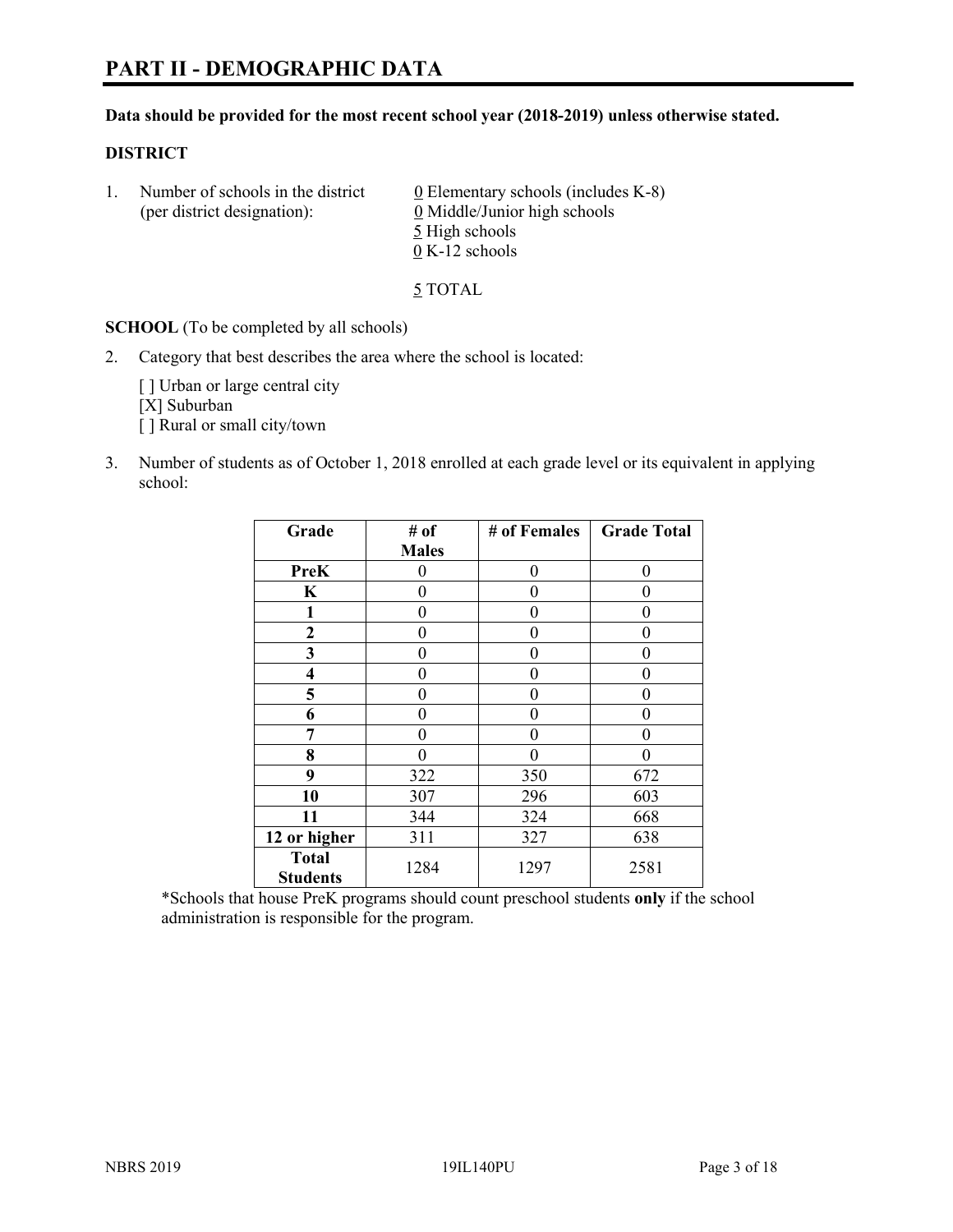4. Racial/ethnic composition of 0 % American Indian or Alaska Native the school (if unknown, estimate): 32 % Asian

 % Black or African American % Hispanic or Latino % Native Hawaiian or Other Pacific Islander 54 % White % Two or more races **100 % Total**

(Only these seven standard categories should be used to report the racial/ethnic composition of your school. The Final Guidance on Maintaining, Collecting, and Reporting Racial and Ethnic Data to the U.S. Department of Education published in the October 19, 2007 *Federal Register* provides definitions for each of the seven categories.)

5. Student turnover, or mobility rate, during the 2017 – 2018 school year: 5%

If the mobility rate is above 15%, please explain.

This rate should be calculated using the grid below. The answer to (6) is the mobility rate.

| <b>Steps For Determining Mobility Rate</b>    | Answer |
|-----------------------------------------------|--------|
| (1) Number of students who transferred to     |        |
| the school after October 1, 2017 until the    | 26     |
| end of the 2017-2018 school year              |        |
| (2) Number of students who transferred        |        |
| from the school after October 1, 2017 until   | 97     |
| the end of the 2017-2018 school year          |        |
| (3) Total of all transferred students [sum of | 123    |
| rows $(1)$ and $(2)$ ]                        |        |
| (4) Total number of students in the school as |        |
| of October 1, 2017                            | 2581   |
| (5) Total transferred students in row (3)     |        |
| divided by total students in row (4)          | 0.05   |
| $(6)$ Amount in row $(5)$ multiplied by 100   | 5      |

6. English Language Learners (ELL) in the school: 3 %

84 Total number ELL

Specify each non-English language represented in the school (separate languages by commas): Home Languages across student population (48 languages)

Albanian, Gheg (Kosovo/Macedon), Albanian, Tosk (Albania), Arabic, Armenian, Bengali, Bosnian, Bulgarian, Cantonese (Chinese), Chaochow/Teochiu (Chinese), Czech, Dutch/Flemish, Farsi (Persian), French, Georgian (Kartvelian, Gruzinski), Greek, Gujarati, Hindi, Hungarian, Italian, Japanese, Kannada (Kanarese), Korean, Lithuanian, Luganda, Malayalam, Mandarin (Chinese), Marathi, Mongolian, Panjabi (Punjabi), Pilipino (Tagalog), Polish, Portuguese, Romanian, Russian, Serbian, Sindhi, Sinhalese, Spanish, Taiwanese/Formosan/Min Nan, Tamil, Telugu (Telegu), Thai, Tibetan, Turkish, Ukrainian, Urdu, Vietnamese, Yoruba

Native Languages within EL program (20 languages)

Arabic, Bulgarian, Cantonese (Chinese), Hindi, Ibo/Igbo, Japanese, Korean, Luganda, Mandarin (Chinese), Malayalam, Mongolian, Portuguese, Romanian, Russian, Spanish, Telugu (Telegu), Turkish Ukrainian, Urdu, Vietnamese

7. Students eligible for free/reduced-priced meals: 15 %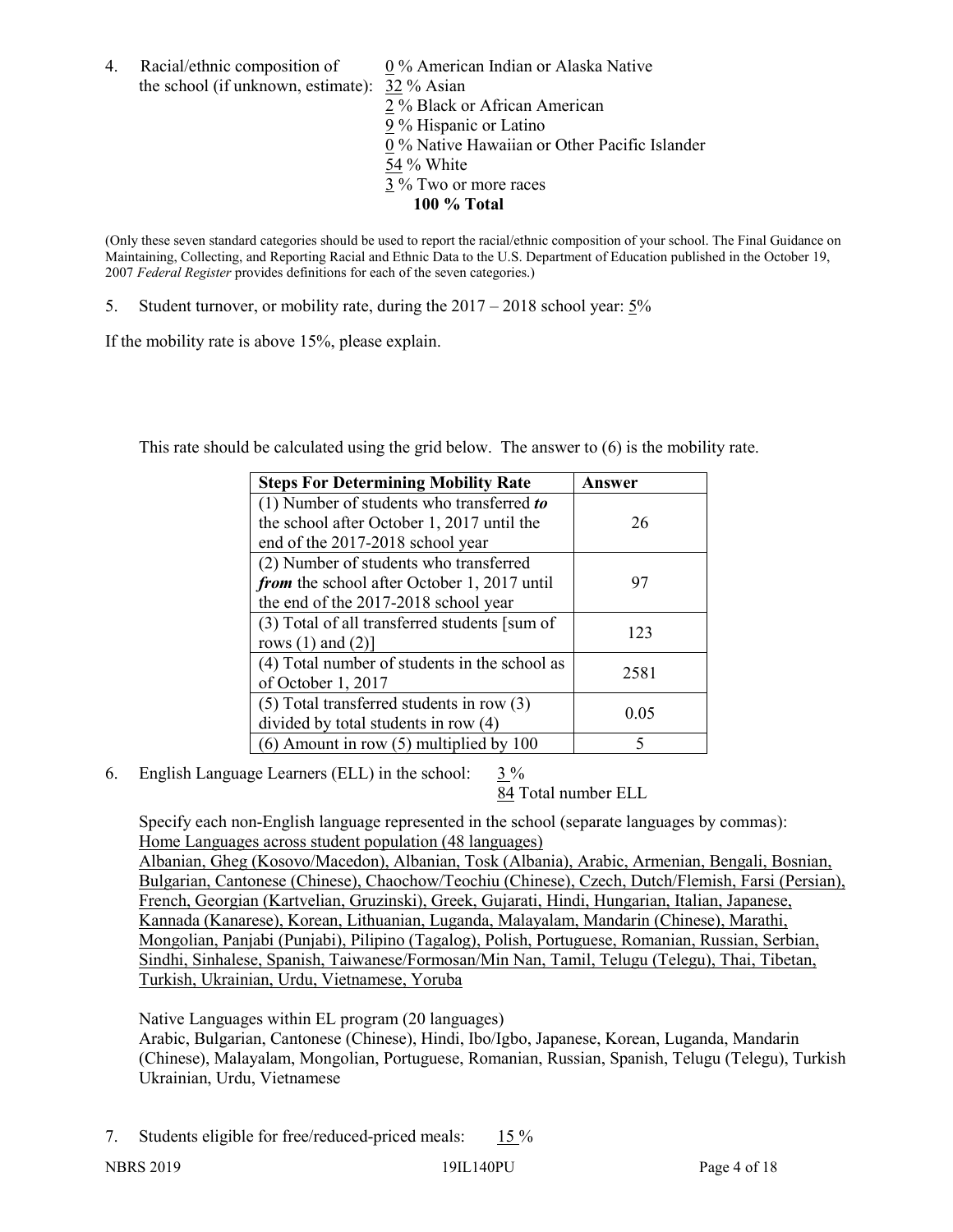# Total number students who qualify: 385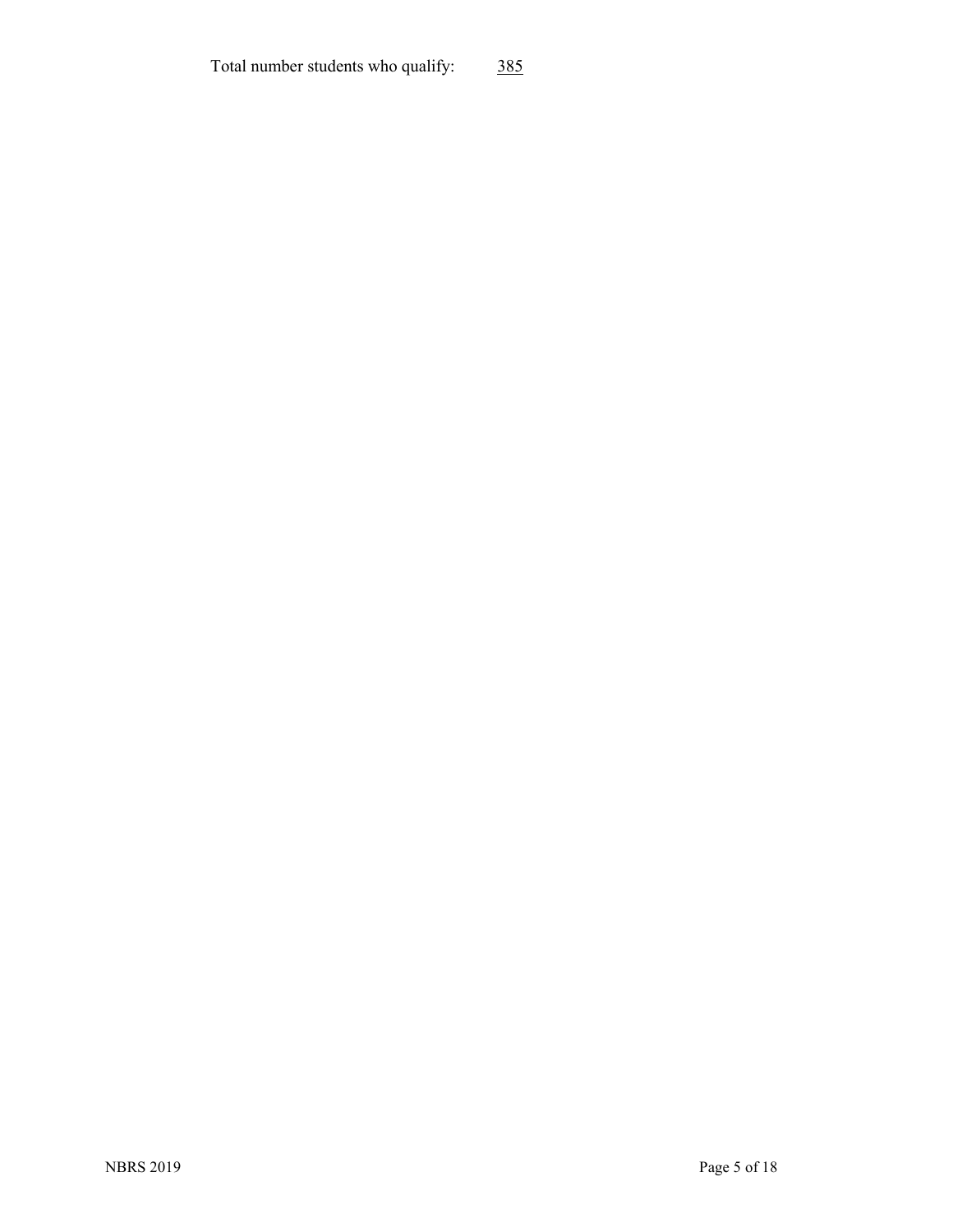169 Total number of students served

Indicate below the number of students with disabilities according to conditions designated in the Individuals with Disabilities Education Act. Do not add additional conditions. It is possible that students may be classified in more than one condition.

| 19 Autism                 | 40 Multiple Disabilities                |
|---------------------------|-----------------------------------------|
| 0 Deafness                | 1 Orthopedic Impairment                 |
| 0 Deaf-Blindness          | 61 Other Health Impaired                |
| 0 Developmental Delay     | 66 Specific Learning Disability         |
| 38 Emotional Disturbance  | 16 Speech or Language Impairment        |
| 3 Hearing Impairment      | 0 Traumatic Brain Injury                |
| 1 Intellectual Disability | 2 Visual Impairment Including Blindness |

- 9. Number of years the principal has been in her/his position at this school:  $5$
- 10. Use Full-Time Equivalents (FTEs), rounded to nearest whole numeral, to indicate the number of school staff in each of the categories below:

|                                                                                                                                                                                                                              | <b>Number of Staff</b>      |
|------------------------------------------------------------------------------------------------------------------------------------------------------------------------------------------------------------------------------|-----------------------------|
| Administrators                                                                                                                                                                                                               | 8                           |
| Classroom teachers including those<br>teaching high school specialty<br>subjects, e.g., third grade teacher,<br>history teacher, algebra teacher.                                                                            | 162                         |
| Resource teachers/specialists/coaches<br>e.g., reading specialist, science coach,<br>special education teacher, technology<br>specialist, art teacher, etc.                                                                  | $\mathcal{D}_{\mathcal{A}}$ |
| Paraprofessionals under the<br>supervision of a professional<br>supporting single, group, or classroom<br>students.                                                                                                          | 32                          |
| Student support personnel<br>e.g., school counselors, behavior<br>interventionists, mental/physical<br>health service providers,<br>psychologists, family engagement<br>liaisons, career/college attainment<br>coaches, etc. | 17                          |

11. Average student-classroom teacher ratio, that is, the number of students in the school divided by the FTE of classroom teachers, e.g.,  $22:1$  18:1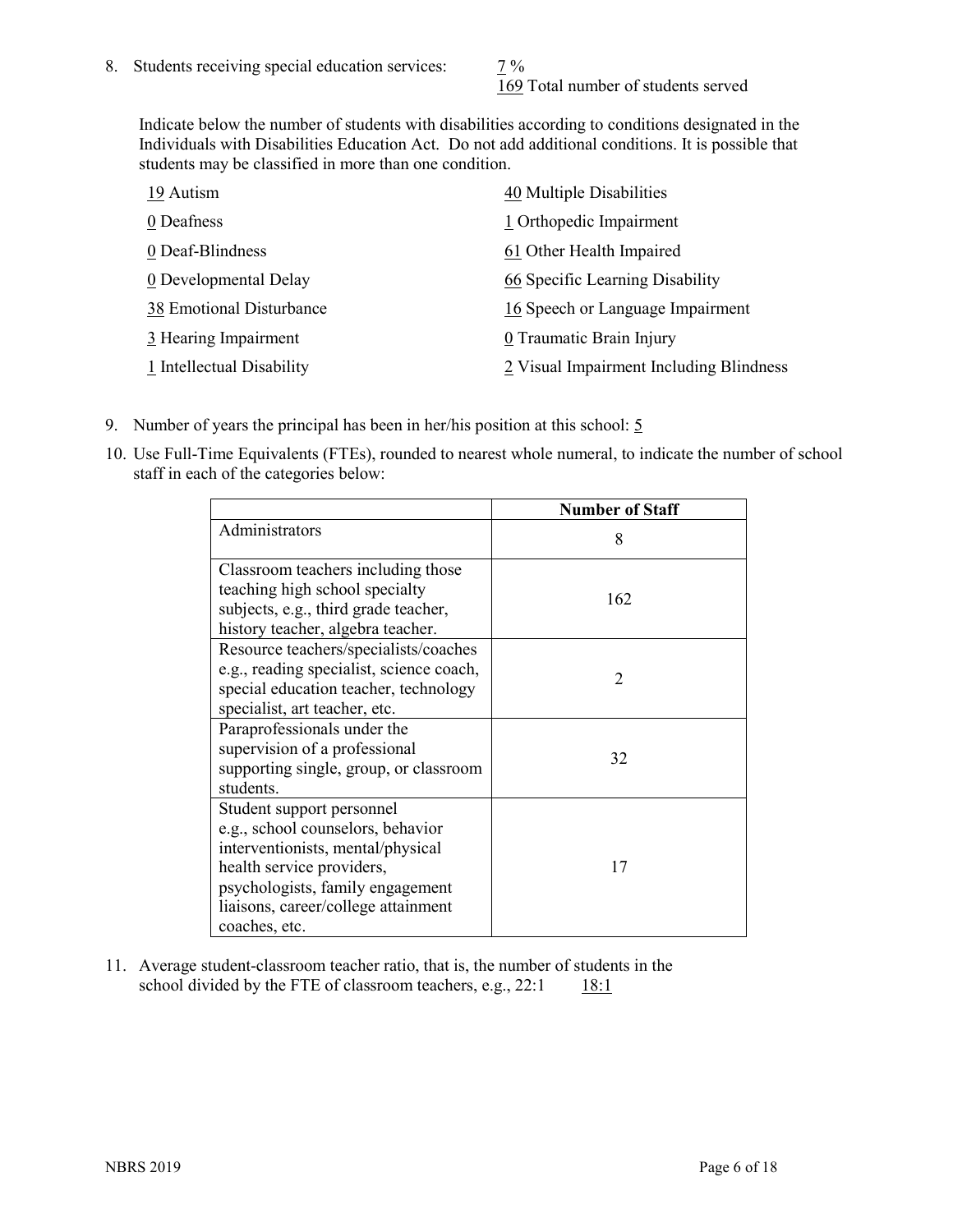12. Show daily student attendance rates. Only high schools need to supply yearly graduation rates.

| <b>Required Information</b> | 2017-2018 | 2016-2017 | 2015-2016 | 2014-2015 | 2013-2014 |
|-----------------------------|-----------|-----------|-----------|-----------|-----------|
| Daily student attendance    | 96%       | 95%       | 96%       | 96%       | 96%       |
| High school graduation rate | 98%       | $97\%$    | 93%       | 96%       | 98%       |

#### 13. **For high schools only, that is, schools ending in grade 12 or higher.**

Show percentages to indicate the post-secondary status of students who graduated in Spring 2018.

| <b>Post-Secondary Status</b>                  |       |
|-----------------------------------------------|-------|
| Graduating class size                         | 638   |
| Enrolled in a 4-year college or university    | 75%   |
| Enrolled in a community college               | 22%   |
| Enrolled in career/technical training program | $1\%$ |
| Found employment                              | 2%    |
| Joined the military or other public service   | $1\%$ |
| Other                                         |       |

14. Indicate whether your school has previously received a National Blue Ribbon Schools award. Yes X No

If yes, select the year in which your school received the award. 1987

15. In a couple of sentences, provide the school's mission or vision statement.

William Fremd High School serves the educational needs of the community, inspiring all students to successfully contribute to the world.

16. **For public schools only**, if the school is a magnet, charter, or choice school, explain how students are chosen to attend.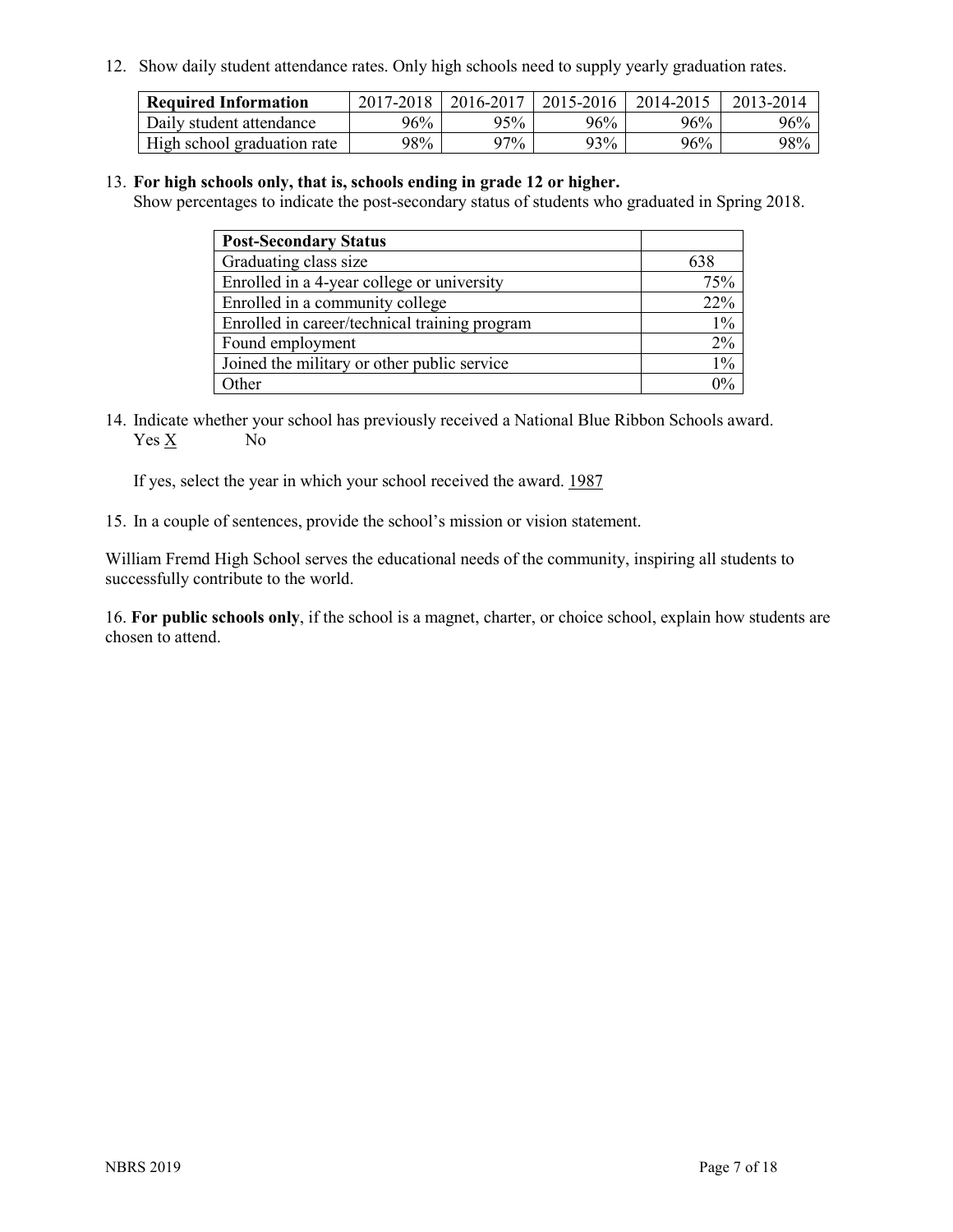# **PART III – SUMMARY**

William Fremd High School serves the Chicago suburban communities of Palatine, Inverness, Rolling Meadows, Schaumburg, and Hoffman Estates. The school is one of five large, comprehensive high schools in Township High School District 211. William Fremd High School's demographics reflect the diverse communities it serves. The school's racial demographics are 54% white, 32% Asian, 9% Hispanic, 2% Black, and 3% Multiracial. Fifteen percent of the school's students are considered low income and are eligible to receive state and/or federal aid. 3.4% of the students are English Learners.

Fremd has traditionally ranked among the top high schools in the state of Illinois. For the 2017-2018 school year, Fremd earned an "Exemplary" rating from the State of Illinois under the Every Student Succeeds Act (ESSA). To earn this rating, schools must perform in the top 10 percent of schools statewide with no underperforming subgroups.

The two main indicators that support the ESSA goals are Core Academic Indicators and Student Success and School Quality Indicators. The Core Academic Indicators align with the following school and district goals: attainment of standards, increased accelerated course enrollment, movement of students beyond developmental-level coursework, English language learners demonstrating growth, and students graduating on time. The Student Success and School Quality Indicators align with the following school and district goals: meeting the prerequisite to enter college credit-bearing courses, earning at least 15 early college credits, participating in a career pathway, and being involved in school.

In fall 2018, District 211 earned the Advanced Placement (AP) District Honor Roll for the fourth time in College Board's eight-year award history and is listed as one of only 373 school districts across the United States and Canada to receive this recognition. To determine eligibility for this honor, the district had to increase the number of students participating in AP while also increasing or maintaining the percentage of students earning a 3 or higher on the AP exam. Fremd students took 2,078 AP exams in 2018, and on 92% of these exams, students earned scores of "3" or higher.

Additionally, Fremd has a strong tradition of academic excellence on state and national awards. Every year since the 2004-2005 school year, Fremd has produced more than 155 Illinois State Scholars, including more than 200 in each of the past four years. Over the past 20 years, Fremd has averaged over 12 National Merit Semi-Finalists each year, with 22 Semi-Finalists named in 2019. In the same time span, 68 Fremd students have scored a 36 on the ACT, including 19 current students. The Illinois State Board of Education has recognized a number of staff members with the Those Who Excel award, including two Illinois Teachers of the Year and several finalists. Fremd coaches and sponsors have received recognition from state athletic and activity associations. The principal is one of ten people statewide elected to serve on the Illinois High School Association Board of Directors.

Preparing students for life after high school is a priority for High School District 211. Pursuing this priority, as the result of a community engagement initiative, has led to the development of the D211 Student Readiness Plan (SRP), an online resource for students to use as they track their progress toward reaching their individualized goals related to high school success and post-high school experiences. The SRP focuses on five components of readiness: Academic Readiness, College and Career Exploration, Student Involvement, Global Competitive Skills, and Wellness. Within each component, students can assess their performance against District 211 grade-specific benchmarks. The benchmarks are aligned with currently recognized college and career readiness indicators. Students are able to set independent goals that exceed District benchmarks in each area. Students consider the SRP as their "GPS to Success." (https://adc.d211.org/StudentReadiness) Beyond a fancy computer application, the SRP is truly a guiding philosophy of Fremd's commitment to increase academic rigor and expand opportunities for all students. The school community continues to remove obstacles and provide supports and resources that allow students to excel from high school to post-secondary opportunities.

According to retired Fremd Reading Teacher Cecilia Frank, who also served on the 1987 Blue Ribbon School nomination committee, the recognition highlighted three areas in the school: neighborhood belief in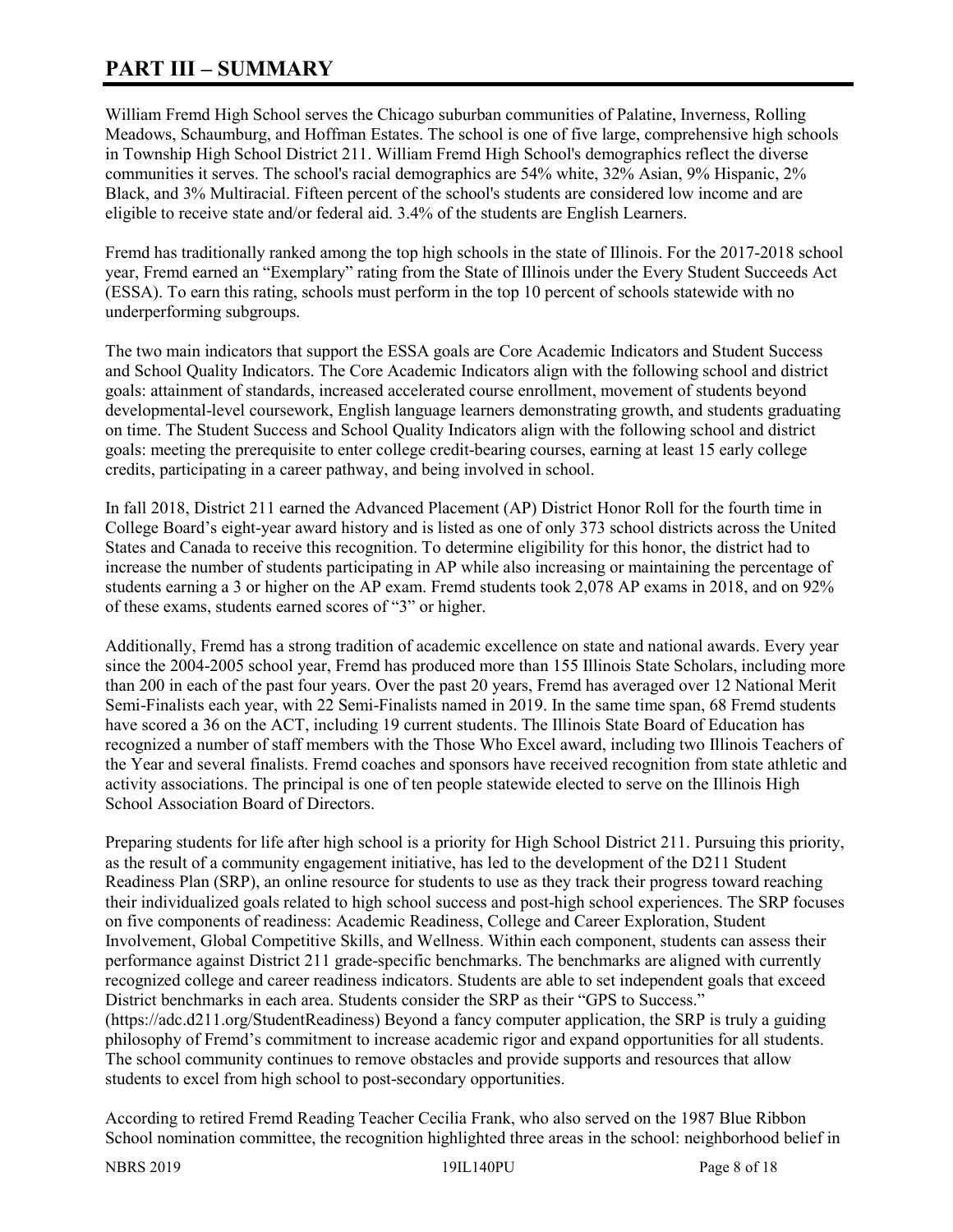the quality of education that students at Fremd would receive; parent involvement through the Viking Booster Club in academic and extracurricular programs; and increased efforts in professional development in literacy and thinking strategies for incorporation into the classroom. Over 30 years later, these areas of focus are still an integral part of Fremd. District 211 and Fremd have a recognized degree of quality and excellence that make them a desirable destination for students, parents and families, and faculty. The Viking Boosters are over 900 parent members strong, and committed to supporting the school through volunteer and financial contributions. Cognitive rigor and literacy are more important than ever in preparing students for their success and future after high school. There have been several significant changes since the last Blue Ribbon recognition. Teachers now have time to collaborate on instruction and assessment in professional learning teams. The student population at Fremd is now more diverse which has resulted in changes in instruction, course offerings, classroom supports, and resources for student well-being.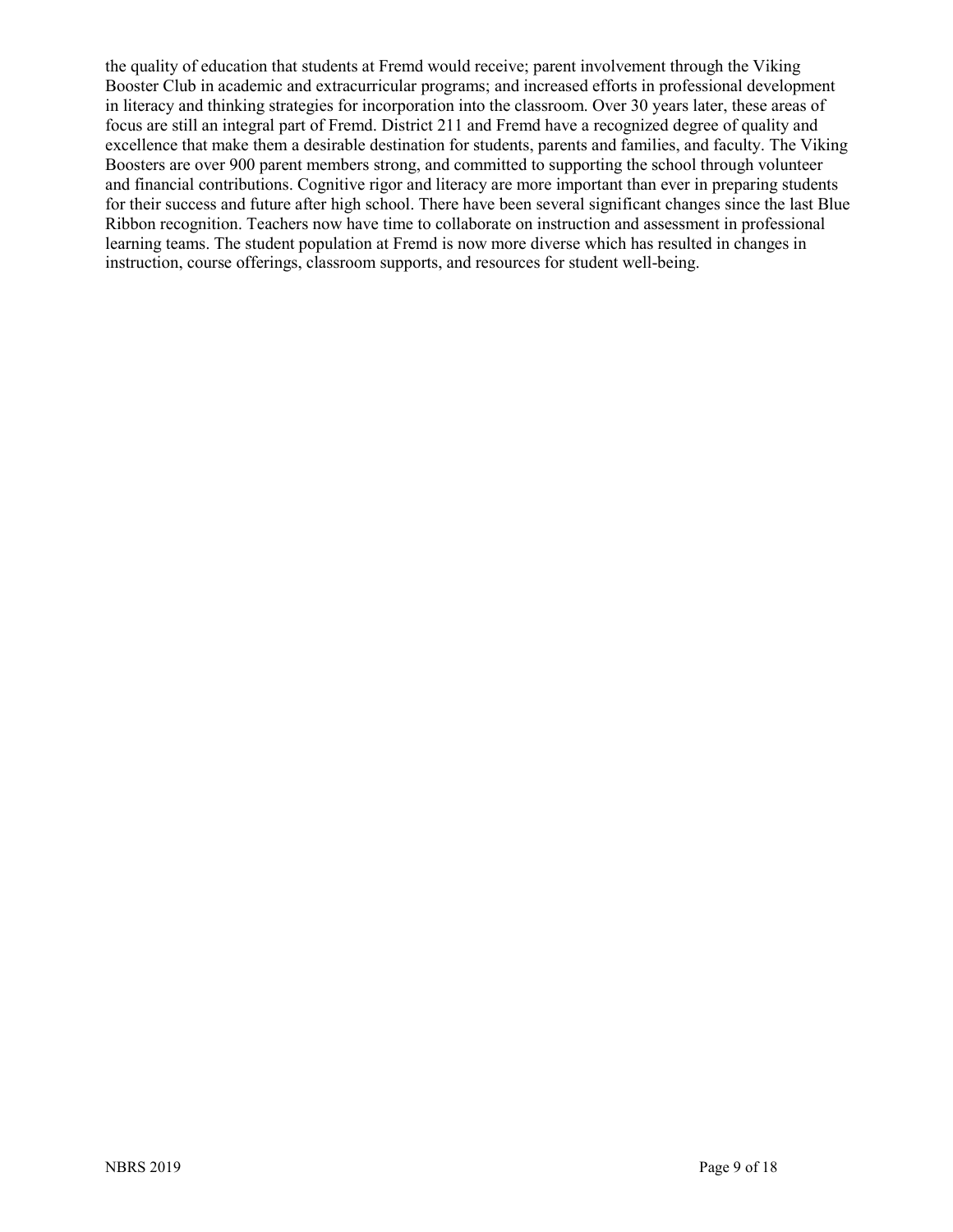# **1. Core Curriculum:**

# **1a. Reading/English language arts:**

The English curriculum is a four-year, sequentially-based requirement and reflects current research on the integration of reading and writing skills. The first three years of study cover a survey of literature while focusing on the development of students' reading, writing, language, oral communication, and critical thinking skills. Through the use of application and strategic thinking activities and discussion, as well as extended thinking projects and papers, educators provide the scaffolding students need to learn, understand, apply and transfer knowledge to the real world. Senior students choose from a list of high-interest and specialized classes like Drama or Rhetoric of Cinema, both of which are dual credit classes; Fundamentals of Speech, Communication and Composition; and Advanced Placement Literature and Composition.

The Fremd English Department strives to incorporate other disciplines in instruction. For instance, the American Studies class is a two-period class that has both an English and Social Studies faculty member teaching American Literature and History. The RISE program (which stands for Respect, Integration, Scholarship and Engaged learning) consists of English, World History and Science and creates an interdisciplinary, school-within-a-school feeling for Freshman who need extra support to meet the rigor of challenging, college-bound coursework. When reading The Odyssey in English, students are learning about Ancient Greece in World History and the classes pair together. Remedial courses are supported by a Reading Strategies course to help students enhance reading fluency and accuracy. The English Department literacy coaches work to help other disciplines focus on their own teaching of reading and writing.

The English Department actively engages in Professional Learning Communities at each grade level. Educators work together to create common assessments to measure student attainment of the Critical Learning Standards in each course and work to employ best practices and data-driven instruction. The English Department, in partnership with Harper College, which is the local community college, has aligned a high school senior-year English course with the highest developmental college English course. Students who pass the course with at least a C- will meet the prerequisite to enroll in a credit-bearing English course at Harper College. The purpose of the course is to decrease the number of students needing remedial coursework in college.

#### **1b. Mathematics:**

The Math Department offers a comprehensive curriculum with 32 courses that include both Math and Computer Science classes. Reflecting the standards of the National Council of Teacher of Mathematics (NCTM), the school's mathematics program has undergone significant change in recent years, with the focus now on higher-order thinking and problem-solving skills, the application of concepts, and the use of technology and student centered instruction. Most students take four years of math classes, following the traditional path of math instruction with additional courses being offered in Statistics and Computer Science. In addition, students can earn college credit in math through eight Advanced Placement or dual credit courses.

The Fremd Math Department uses many approaches beyond traditional math classes to engage and challenge students. Fremd offers a four-year cohort class in which students take double-period math classes and stay together with the same class and teacher. The cohort students enter as Algebra 1 students and leave Fremd with AP Calculus credit. Fremd offers a Geometry in Construction class that is a double-period class taught with Applied Technology in which students learn Geometry concepts while working on projects related to the construction field. Fremd has created a "mid-level" honors math program that has doubled the AP Calculus AB enrollment in the last four years. Fremd offers a lunch-period SAT math preparatory course to all regular-level juniors in which SAT strategies and practice are given during lunch periods to help prepare students for the SAT. Fremd has partnered with University of Illinois to offer Multi-Variable Calculus and Differential Equations classes in which students earn college credit. The Fremd Math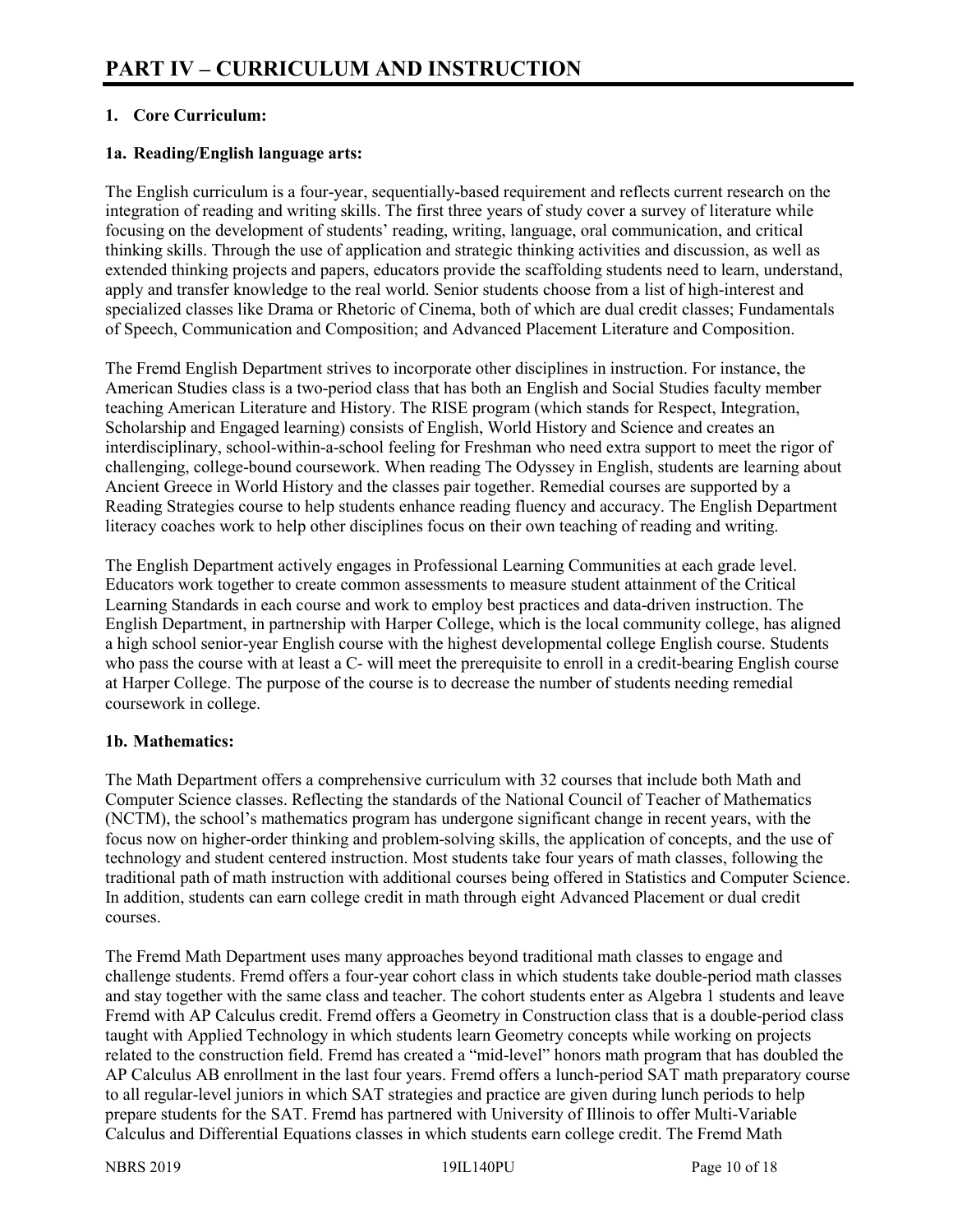Department offers a four-year Computer Science pathway that has tripled the number of sections of computer science sections offered at Fremd in the last three years.

In Fremd's Math Professional Learning Teams (PLTs), teachers evaluate multiple pieces of assessment data, continue the discussion of student performance relative to each standard, and make instructional changes based on evidentiary discussions with colleagues for the current and future school years. The Math Department, in partnership with Harper College, has aligned a high school junior- and senior-year mathematics courses with the highest developmental college mathematics course. Students who pass the course with at least a C- will meet the prerequisite to enroll in a credit-bearing math course at Harper College. The purpose of the course is to decrease the number of students needing remedial coursework in college.

# **1c. Science:**

The Science Department offers a comprehensive curriculum with 26 courses that embody the Next Generation Science Standards (NGSS) which address a variety of post-secondary interests. Freshmen complete one of five levels of Biology and are given the opportunity to explore career pathways through different sequences of Earth Science, Chemistry, Physics, and more advanced Biology. In addition, students can earn college credit in science through seven Advanced Placement or dual-credit college courses.

Science teachers utilize the NGSS components of the Science and Engineering Practices and Cross-Cutting Concepts in their lesson planning and implementation not only to help the students become more scientifically literate but to tie all of the courses together under unifying themes. Instruction is increasingly hands-on with teachers becoming facilitators of the learning process rather than givers of information. Student inquiry drives discussion with the focus being on "how, why, and then what?" By requiring students to present ideas both qualitatively and quantitatively, the science curriculum strongly encourages the development of language and mathematical reasoning while emphasizing critical thinking and problem solving.

Assessment data allows teachers to review progress of each student towards the goals of NCSS mastery. For example, at the start of each unit in the junior/senior physics course, students are given the relevant NCSS in that topic. As the unit progresses, the students and teacher track student performance data relative to those objectives. If the students are having difficulties with a specific objective, they are given appropriate resources to help them learn before the summative assessment. During the Physics PLT, they evaluate the multiple pieces of assessment data; continue the discussion of student performance relative to each standard; and make instructional changes based on evidentiary discussions with colleagues for the current and future school years.

#### **1d. Social studies/history/civic learning and engagement**

The Social Studies Department aims to develop active citizens who can make informed and reasonable decisions in an ever changing, culturally diverse, independent world. Students are required to take one year of United States History and a second year in Government and Economics or a year-long Survey course emphasizing economics, civics, anthropology, and sociology. Most students take three years or more of social studies classes choosing electives that either expand historical interest (World and European History) or extend into the social sciences (geography, psychology, law, women studies, multicultural perspectives, world affairs). The cumulative nature of social studies classes helps students to strengthen decision-making and problem-solving skills as they work to apply an awareness of the interconnections among individuals, groups, and institutions. Students are pushed to understand culture through the lens of "time, continuity, and change," as well as power, authority, and governance through the relationships between people, places, and environments.

NBRS 2019 Page 11 of 18 Teachers use primary and secondary sources to aid instruction which provides students with differing viewpoints to consider from which to derive broader content understandings. Teachers work to prepare students for their opportunities and responsibilities in society by fostering an appreciation of contemporary problems through discussion of current issues and their skill in obtaining information pertinent to social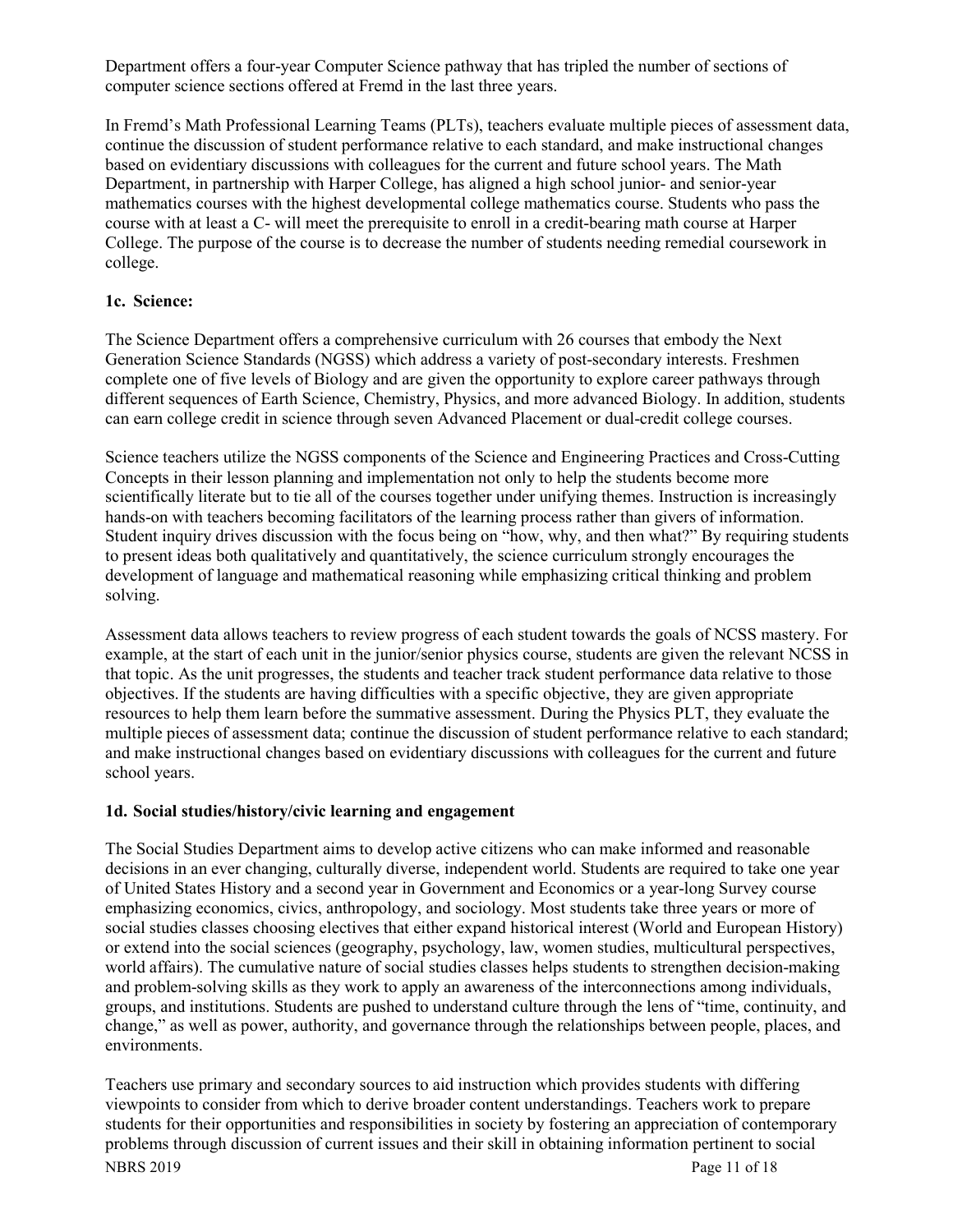issues, in organizing materials, and in communicating ideas. Across all courses, students are pushed to connect course content objectives to local, national, and global life experiences. Beyond creating videos, skits or songs to represent court cases for example, students experience simulations where they assume the role of becoming a Representative researching bills, working on committees, conducting a floor debate, or role playing the constitutional convention or a mock congress. Students' experiences extend to school-wide mock elections and voter registrations, as well as experiences outside the school, such as connecting with local representatives using social media and the "First Judge" election judging program.

Teachers use a combination of the data generated from District Benchmark Assessments (DBAs), that measure skill and content knowledge, as well as course-specific formative and summative assessments as a direct measure of the impact instructional strategies have on student knowledge and application of content. Not only do the assessments provide students with immediate feedback for growth, but they also enable teachers to recognize patterns of student misconceptions with which teachers can modify lessons to be student driven while incorporating the use of technology, collaboration, and deliberation skills necessary for effectively communicating in the global world.

# **1e. For secondary schools:**

Fremd has identified 16 career clusters and every course across all curricular areas is connected to all relevant clusters. The development of the career pathways facilitates college and career major conversations for every student. Coursework promotes career and college major explorations, workplace certificates and early college credits (dual credit). Over 60 dual credit courses are offered in the district. Fremd provides internship opportunities and industry-recognized credentials across all career and technical departments, including the automotive, business, technology, educational, food service, and medical pathways. Local company internships are offered across each of the 16 career clusters every summer, giving students the opportunity to engage in intense career exploration and apply their global competitive skills in the work environment.

# **1f. For schools that offer preschool for three- and four-year old students:**

# **2. Other Curriculum Areas:**

Approximately 40% of the students at Fremd are enrolled in a visual or performing arts class with course selections available to all students. The school offers performing arts courses for band, choir, orchestra, and dance, with a variety of extracurricular offerings such as marching band, jazz band, show choir, a capella groups, orchesis and other small group ensembles. Through music discipline, a student develops appreciation, creativity, and sensitivity while becoming an intelligent consumer of the arts. The program also recognizes its obligation to assist those preparing for a career in music.

In the visual arts, students can choose from 20 courses to pursue their interests in drawing and painting, graphic design, three-dimensional art, digital media, photography, and art history and appreciation. Whatever background, previous experience, or skill level, students are encouraged and inspired to expand their abilities and interests in art. During the initial year in the foundations level, students explore a variety of concepts, a range of techniques, and experiment with diverse materials to encourage individual growth. The art education of a high school student is a series of learning experiences that incorporate thinking, questioning, and creating simultaneously. Students can move through the program based on their skills and interests. In their senior year, art majors will prepare a portfolio for entry into an art profession or college scholarship.

Fremd is currently undergoing a transformation to the physical education and health courses into a Wellness program, where all students learn about physical and mental wellness principles that are personalized to specific age and student needs. The Wellness program is a co-educational structured program that aims to inform and inspire students to develop in the following areas: decision making, social/emotional learning, fitness, and nutrition. The courses also promote lifelong learning the cognitive, psychomotor, and affective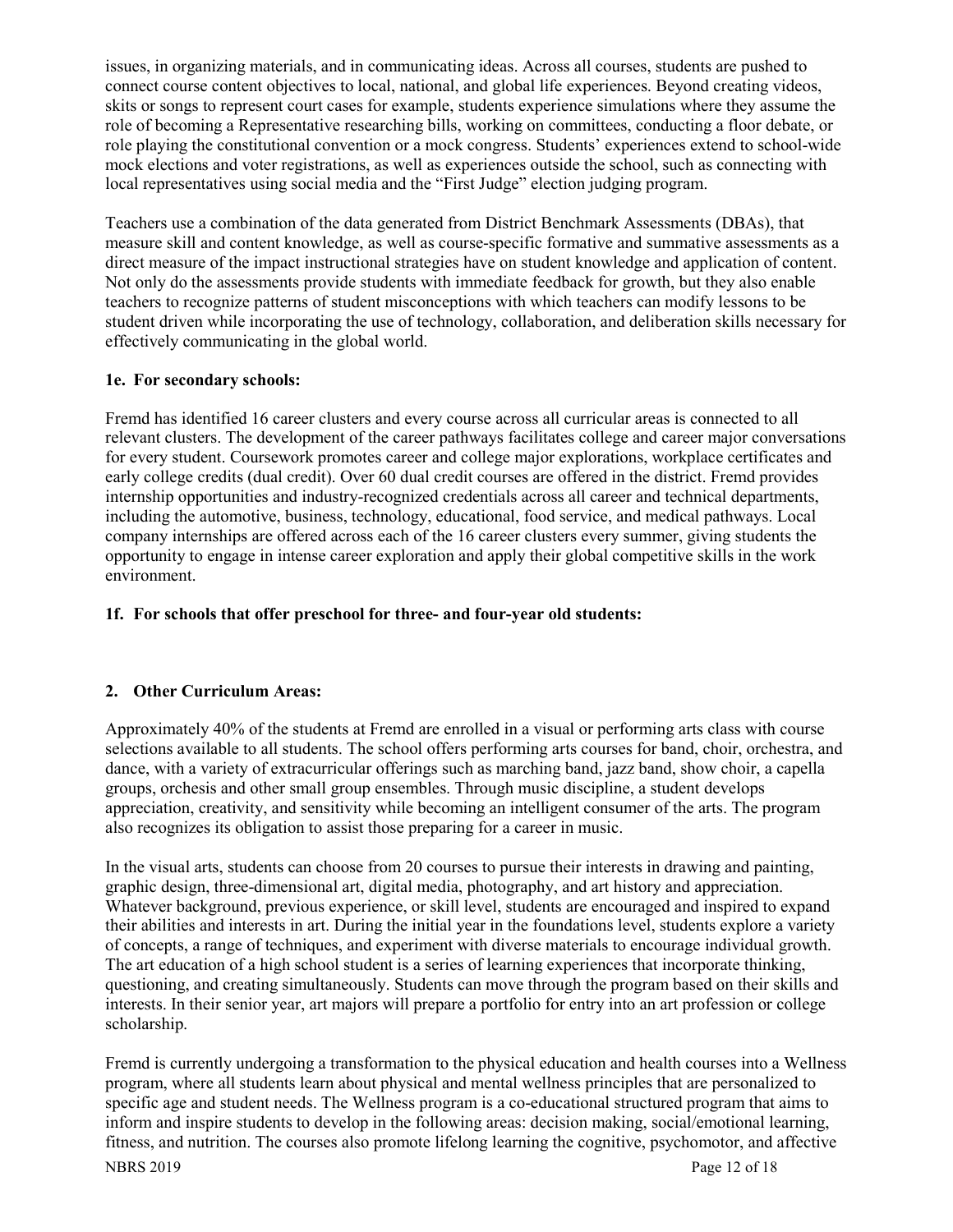domains. Philosophically, teachers look to encourage students to engage in opportunities that promote selfimprovement, increase self-esteem, communicate effectively, and learn to cooperate with others by valuing differences among their peers.

In the World Languages Department, students engage in various activities that work to enhance their abilities to process various types of information, interact with others through meaningful conversations, and synthesize and present facts accurately in group settings, all in the target language. Languages offered include Spanish, French, German and Mandarin. Additionally, students learn about various aspects of a language's culture and are equipped with knowledge to help them work towards becoming better citizens of the world while also heightening their sense of global awareness. This daily exposure to another culture, coupled with instruction in the three modes of communication (interpretive, interpersonal and presentational), help students to function at a higher level and thrive in and amongst diverse cultures. Consistently throughout the multiple units studied in the academic year, various assignments and assessments (formative and summative) are given in these three areas as a means to evaluate and provide feedback on a student's ability to read, write, listen, and speak in a foreign language.

The librarian is a collaborative educational partner at Fremd who works with department faculty to teach and integrate research and information literacy skills into the curriculum. Skills on accessing, navigating, synthesizing, evaluating, and the ethical use of sources are taught in tandem with an array of curated print and digital resources available within and beyond the school building. The librarian acclimates all freshmen and new students to the resources available, such as research databases and e-book access. The librarian also engages and provides access to high interest literature and nonfiction reading materials that encourage students to be lifelong learners and readers. The transferability of skills learned are essential for success during their high school years and beyond. Throughout a student's four-year high school experience at Fremd, students develop skills needed to succeed in school and to prepare for life after high school graduation. One key area of development relates to students' behavior in an ever-increasing digital society.

The Fremd Digital Democracy Team supports students and helps develop the skills needed to make appropriate choices about the use of technology. During their time at Fremd, students complete two different online learning experiences, Digital Quest and Digital Citizenship. The team has gathered resources and created instructional lessons regarding topics that include Internet safety, digital property rights, positive digital footprint, and academic honesty. Additionally, students are provided resources and activities that educate students on managing their digital identity, exhibiting positive and ethical technology use, respecting digital intellectual property, and protecting digital privacy and security.

# **3. Special Populations:**

Fremd offers a variety of programs to serve students who need academic and/or social emotional supports by utilizing Problem Solving Teams (PST) to identify and support students who are struggling academically due to challenges related to ability, attendance and/or behavior. PSTs are comprised of counselors, psychologists, social workers and administrators. Interventions include, but are not limited to, individual or group counseling, preferred seating, guided notes, meetings with parents to address chronic absenteeism, or accessing the tutoring center during or after school.

Fremd offers a variety of programs to meet the needs of students who are identified as learning disabled, behavior disordered, autistic, speech/language impaired, hearing impaired, visually impaired and physically disabled. Fremd currently serves over 170 Special Education students who receive direct support of a case manager and specific academic supports in their least restrictive environment. Fremd's spectrum of services range from full inclusion to smaller learning environments to self-contained programs. Students are afforded the opportunity to participate in community-based instruction in a variety of job experiences and supported by job coaches. Fremd supports over 230 students through 504 Plans due to anxiety, ADHD, depression, Crohn's disease, severe diabetics and other medical related issues. Counselors and teachers work together to provide appropriate accommodations to remove barriers for students and increase academic success. These plans are reviewed on an annual basis by the Problem Solving Team with regular teacher feedback.

NBRS 2019 Page 13 of 18 Fremd serves approximately 100 students through the English as a Second Language (ESL) program whose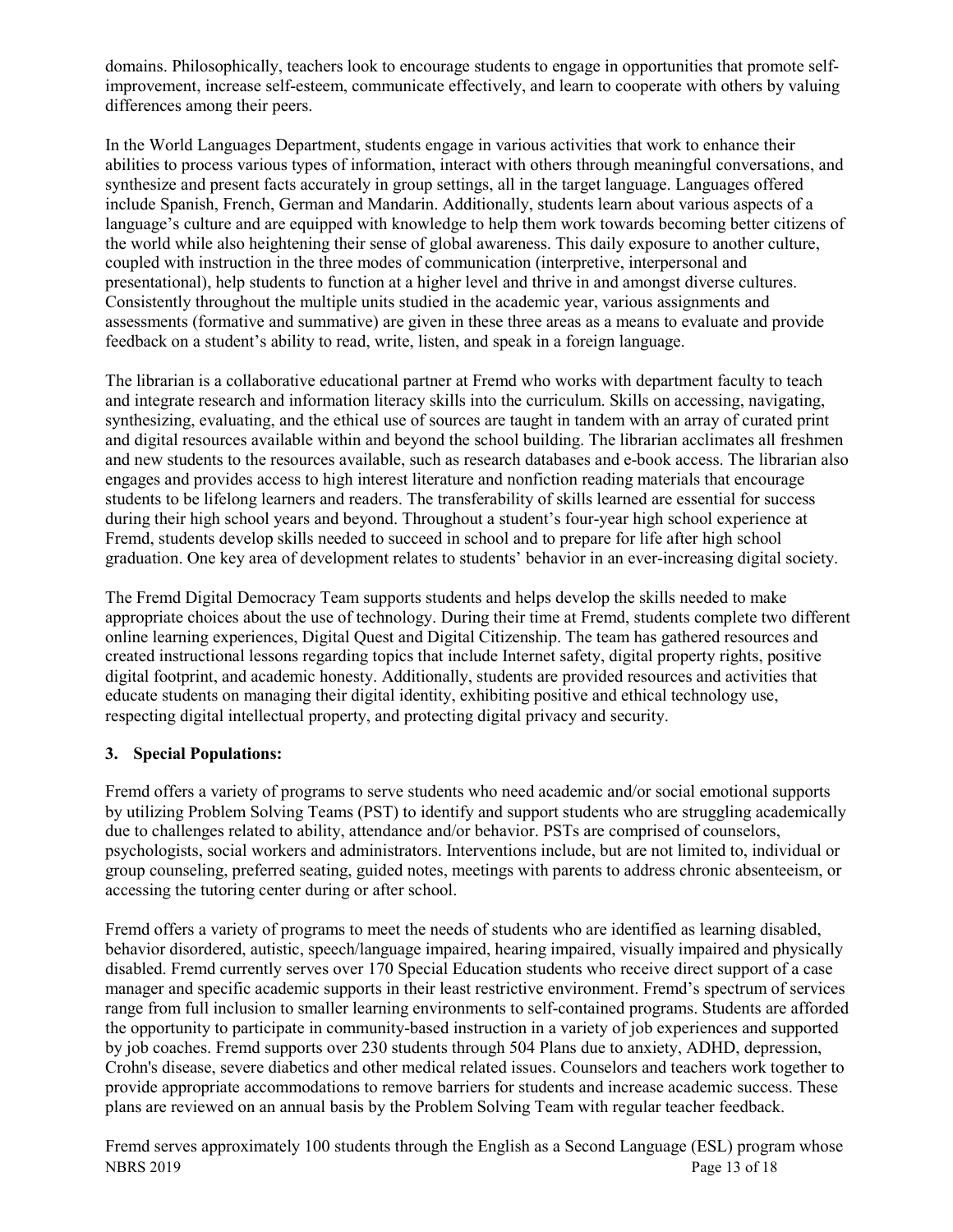native languages are Spanish, Korean, Japanese, Russian, Chinese, Telugu, Portuguese, Ukrainian, Arabic, Ibo, and Luganda. Students are placed in the program based on identification by the elementary schools in Fremd's attendance boundary or results of the state required WIDA Access Placement Test (WAPT) online screener. Fremd's ESL program includes five levels of English instruction, sheltered courses in Social Studies, Science, and Consumer Education, and a resource to support students across all their courses. Once students exit the ESL program, they are monitored by their counselors and Problem Solving Teams to determine if additional supports are needed for their continued success.

Fremd offers Freshman Reading and Math Academy during the summer to the incoming class of freshman who are enrolled in a reading strategies or lower level mathematics course in freshman year or earn a score on the placement test which indicates there may be gaps in a student's learning. This three-week course focuses on strengthening those deficit areas in reading or mathematics allowing students to be better prepared as they transition to high school. A similar summer program is offered to students prior to their sophomore year to help close learning gaps in reading or mathematics. Students receive teacher recommendations at the conclusion of both programs to review appropriateness of their reading or mathematics course placement.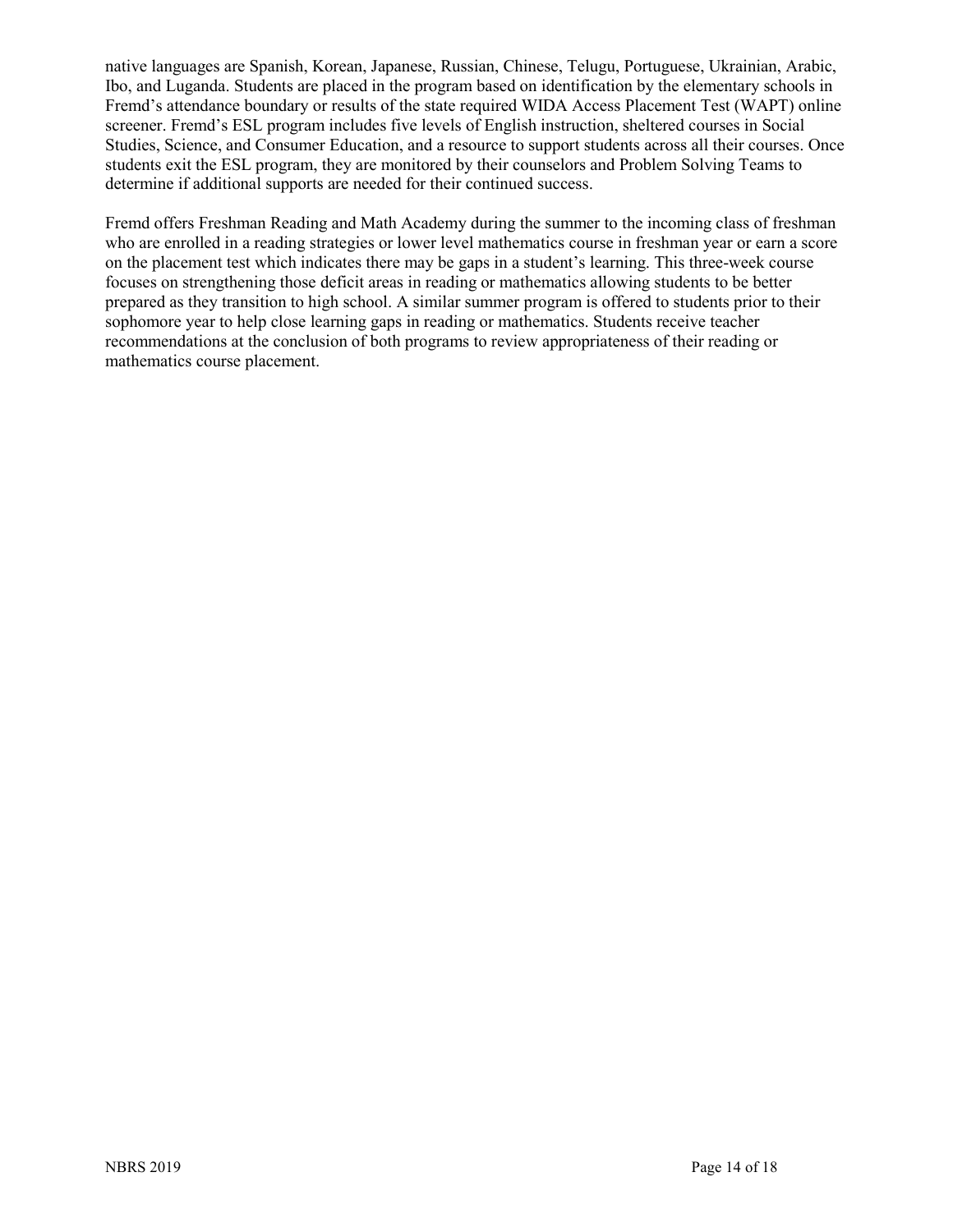# **1. School Climate/Culture:**

At Fremd, student engagement and motivation rely on a strong school culture focused on helping students reach their potential through high expectations and a strong network of support. The foundation of this culture is built on positive teacher-student relationships and the availability of resources. The Viking Tutoring Center is staffed with teachers during and after school with a late bus to provide students transportation home. All students are supported by Pupil Support Teams comprised of an administrator, counselors, and a psychologist or social worker, who proactively monitor every student's academic and behavioral growth. In supporting academics, social and emotional growth, all 9th grade students are scheduled into the Viking Advisory and Mentoring Program. This is a semester-long course focused on teaching organizational procedures and norms, providing academic support, and encouraging connections to the school's programs and activities. As another layer of support for students' emotional growth, over 60 teachers voluntarily mentor struggling or at-risk students in the Champions Mentoring Program. Students are regularly supported in their efforts at school and creative ideas to continue to build on the culture and climate through teacher, administrator and student collaborations. These collaborations have resulted in Writers' Week, Wellness Week, Arts Festival Week, Spread the Word to End the Word, and We All Count Week. These weeks allow the students to have an emphasis placed on academic, social, emotional, and practical needs from lenses other than the classroom. The students and teachers at Fremd jump in to continually promote academic, emotional, and social excellence.

Fremd has teachers who regularly work with each other, administration, and students to continue to strive for excellence through the Response to Intervention Team, Social Committee, Professional Development Committee, Solutions Committee, PSTs, literary coaches, technology coaches, and an instructional coach. These committees have a strong teacher voice in collaboration with administration resulting in professional development that is relevant to continuing academic excellence coupled with a social-emotional understanding. A strong teacher foundation is laid out with the New Teacher Mentoring Program, a fouryear mentoring program which supports teachers in exploring elements of instructional planning, design, and assessment, that builds time into their day to help with the logistics of the process as well as implementation of their teacher goals and practice. As teachers grow, the leadership in the building leverages their capacity, providing teachers the opportunity to grow into leadership roles. Lastly, time is built into the teachers' day to enable teachers to meet during morning work sessions, revolving meetings, staff development trainings, and department meetings.

# **2. Engaging Families and Community:**

The Parent Principal Network is a group open to any parent of a student at Fremd and provides a direct line of communication between parents and the building principal. The group meets quarterly to discuss topics such as school vision and planning; enhancing communication between student, teacher and parent; behavioral trends and systems of support; and senior events and graduation. The principal also writes a monthly Principal's Newsletter that informs all parents of noteworthy events at the school relating to academics, activities, athletics, and student wellness.

The school's Booster Club membership is comprised of over 900 families. The group meets with the building principal once a month to review opportunities for the Booster Club to provide unique support to all students at Fremd. The Booster Club complements the educational experience of Fremd students by raising funds for specific programs and projects, clubs, competitive activities, sports teams, and various activities.

The Fremd Student Services Department and Administrative Team work collaboratively to provide families and students with community engagement experiences that transcend the traditional school day. For example, the school offers several evening seminars and presentations to engage and educate families on crucial topics related to student and well-being and success. The school and district offer families a college financing application seminar, community education sessions focused on trends in student behavior and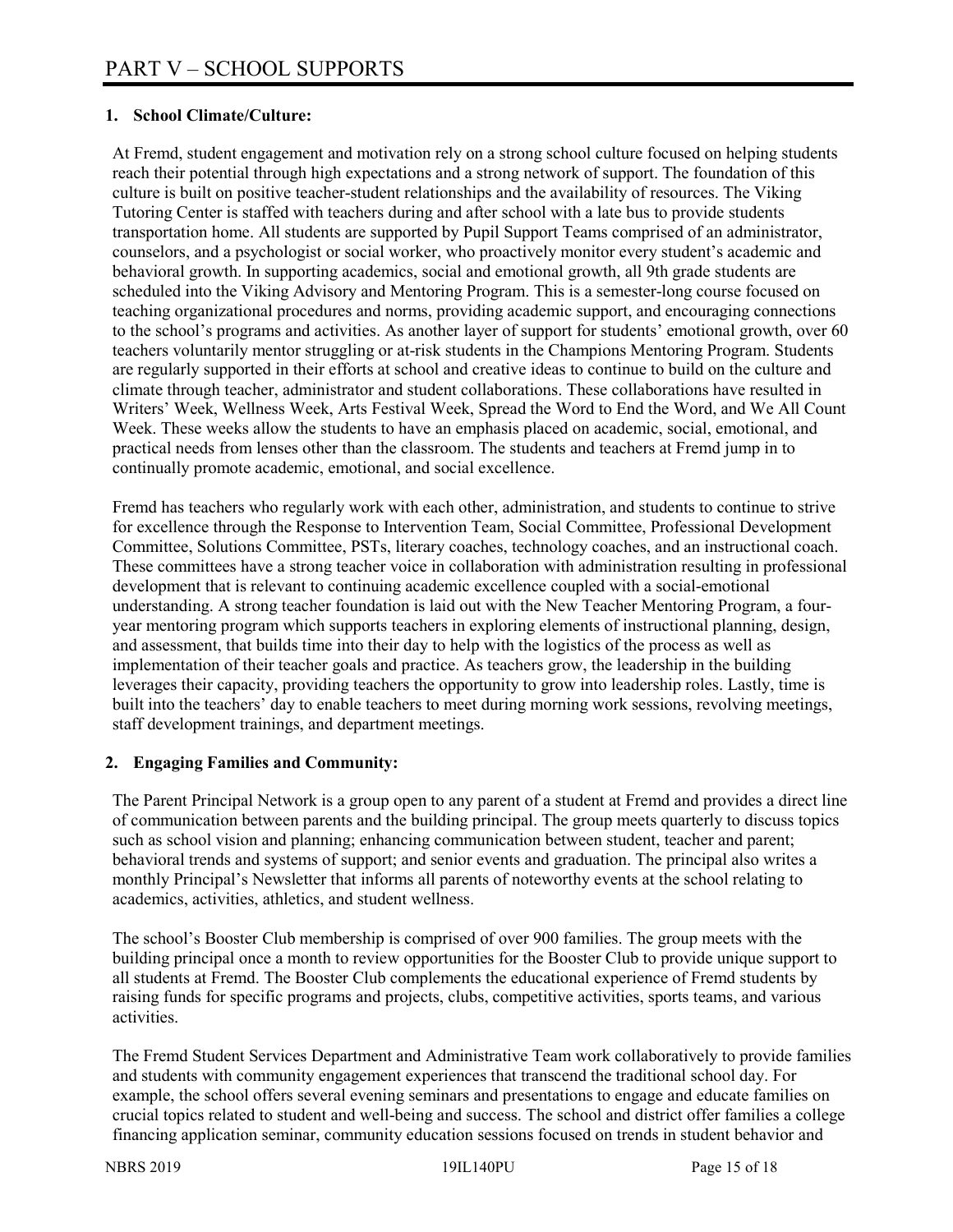healthy decision-making, parent education and support focused on chronic absenteeism, a symposium for students who will be first generation college students, a special education college and career night, and a college planning seminar.

The school also provides students with several opportunities to engage with the larger community through curricular offerings. Through a strong partnership with Harper College and other colleges and universities, students have access to over 60 dual credit courses. Fremd also partners with local businesses and industries to bolster community articulation. One example of this articulation is found in the school's Business Incubator course to provide opportunities for enrolled students to engage with successful business professionals and entrepreneurs from the community who support students in a mentorship role. Another example is found in the automotive and Project Lead The Way engineering curriculum where local industry leaders serve on an advisory committee with respective faculty members regarding curriculum, summer internships, and industry certifications.

The Elementary Education Internship course allows Fremd students who are considering a career in education the opportunity to work alongside educational professionals in a local elementary or junior high school on a daily basis for an entire school year. These students gain vital career exposure relative to classroom teaching, Special Education programs and law, and supported student services through this program.

Additionally, Career Treks, typically to a local business or worksite, are available to all Fremd students to enrich their understanding of career fields. With the support of numerous local industry leaders, Career Treks usually involve a career presentation, tours, and occasionally a hands-on activity for students.

# **3. Professional Development:**

The district and school's professional development approach is one of continuous school improvement based on the research of Danielson, DuFour, and Wiggins and McTighe which includes establishing a collaborative environment to develop instructional goals (what students should know), developing instructional plans and essential questions regarding the content, collecting student performance data (what students should be able to do), and evaluating student performance data results in order to make further instructional decisions (what will teachers do if students have not learned). Three areas of the professional development approach impact the capacity (the aptitude and skills) of teachers and administrators: teacher proficiency as defined by Danielson, opportunity for teachers to collaborate on standards and assessment as described by DuFour, and curriculum and instruction as designed by Wiggins and McTighe. Examples of how the district and school's professional development activities are aligned with standards and support student achievement and school improvement are evidenced in the following ways: district and school goals, in-district courses for teachers, and collaborative time.

One district and school goal states that students will demonstrate attainment of Critical Learning Standards (CLSs) for each course in which they are enrolled. CLSs align with state and national standards and outline what students will learn and be able to do by the end of a course. To determine if students mastered and retained the CLSs, students are administered a District Benchmark Assessment (DBA) at the end of each semester or school year. DBA results provide Professional Learning Team (PLT) members with useful information for instructional decision-making to adjust and improve instructional methods for the future and to ensure that scaffolding and sequencing properly align.

In-district courses empower educators to embrace an array of professional learning opportunities incorporating theory with practice. In-district courses are aligned to the Standards for Professional Practice: (1) Planning and Preparation; (2) Classroom Environment; (3) Instruction/Delivery of Service; and (4) Professional Responsibilities. Offering professional learning in a variety of formats (traditional, blended environment, online) creates more opportunities for teachers to remain current with educational trends.

PLTs meet regularly to review student academic performance globally, at disaggregated levels and at the individual student level. Based on DBA results, teachers make informed instructional decisions to increase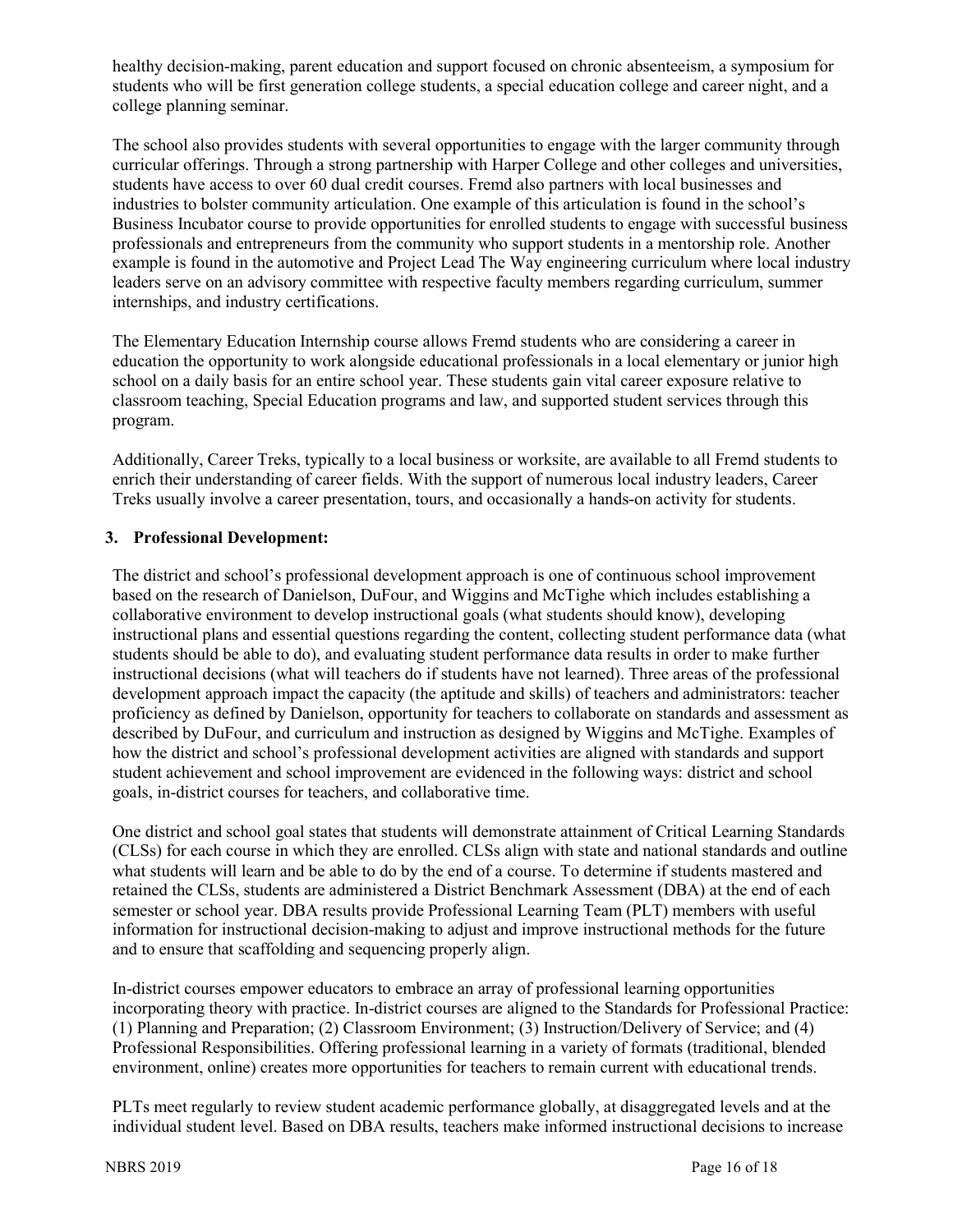student attainment of CLSs. The results of this data are reviewed at the teacher level, in principal meetings and in Curriculum Committee meetings.

# **4. School Leadership:**

Fremd has a diverse leadership team that includes a principal, four assistant principals, a director of student services, an athletic director, a dean of students, and 16 department chairs. All of these stakeholders share a philosophy rooted in making decisions that are student-centered. The administrative team, led by the principal, organizes and executes a wide range of school initiatives that are progressive and promote staff development, school safety, and academic excellence.

The Leadership Team members are the instructional leaders of the school and they participate in instructional decisions at the district and school levels. They lead by example through words and actions. Through weekly leadership meetings and the creation of committees, the Fremd Leadership Team works collaboratively to address challenges, discuss solutions, and communicate information for the school. The Leadership Team is responsible for teacher evaluation, resource allocation and budgeting, and instructional delivery. Additionally, the Leadership Team is responsible for establishing school goals, reviewing staff development needs, and evaluating the effectiveness of curricular programs. The Leadership Team implements School Board policies for the betterment of the students and the community. The Leadership Team shares input with the Board Policy Committee when changes are necessary to accommodate evolving instructional needs of teachers and students. For example, when the district adopted a one-to-one educational technology program providing an iPad to every student, changes had to be made to board policy regarding care for, and use of, electronic devices.

The diverse program offerings allow for a high school experience that is thoughtful, caring, and enriching. Bringing together resources that open doors and services to the student community is at the forefront of the decision-making process and the goals that are established at Fremd. School administrators, teachers, and counselors work together to meet with families to improve attendance, grades, and to provide information on how the school can best serve the social-emotional needs of students. Students also take part in a mentoring program called VAMP (Viking Advisory Mentorship Program), that guides students through a wide range of topics aimed at improving the high school experience and familiarizing students with the different processes associated with being in high school. Predicated on building positive connections and relationships, Fremd is a high school where leadership is focused on improving the lives of students and staff.